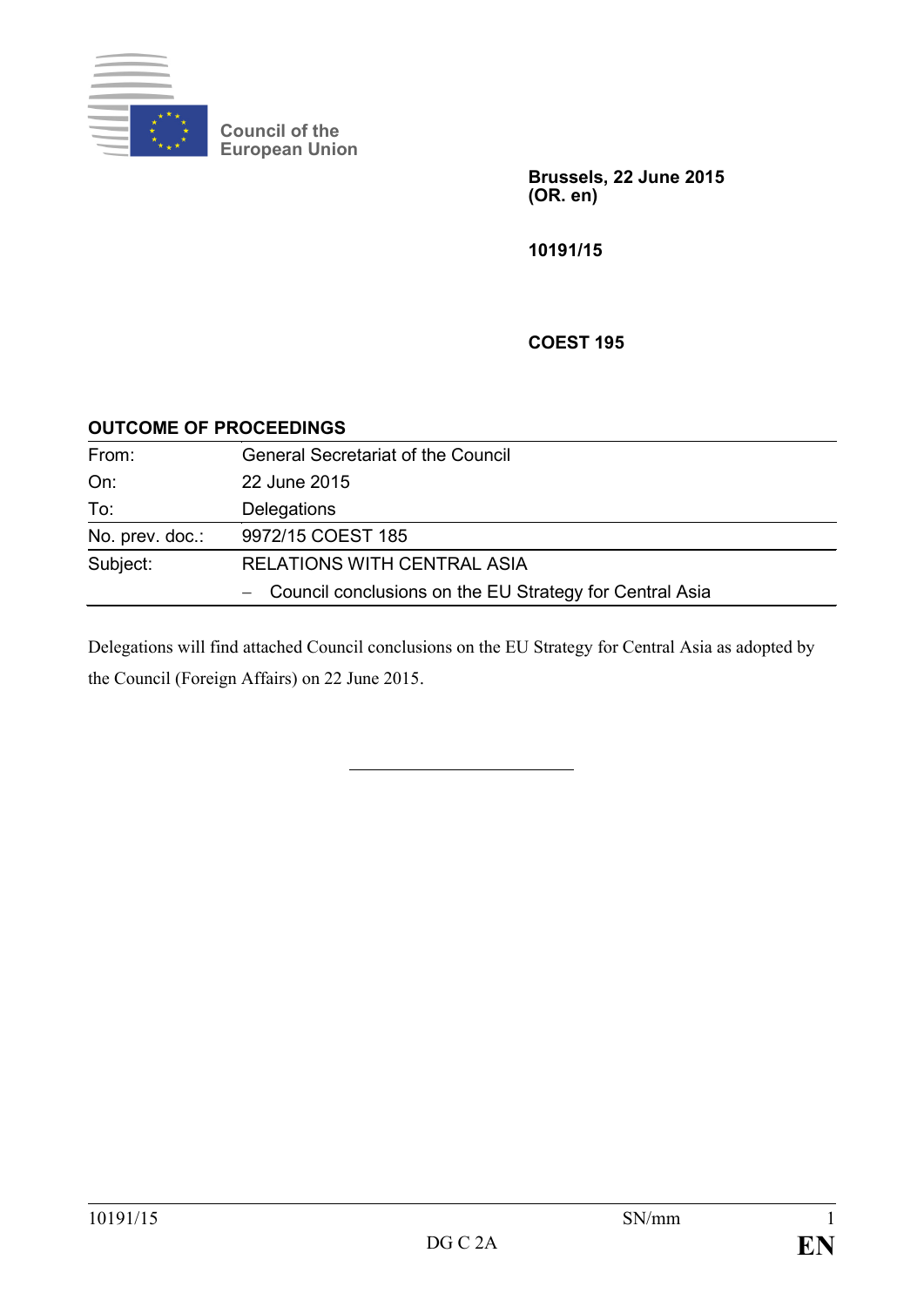## **Council conclusions on the EU Strategy for Central Asia Foreign Affairs Council, 22 June 2015**

- 1. Considering Central Asia as a region of strategic importance, the European Union has committed to establish a strong, durable and stable relationship with the five Central Asian countries. Eight years after the adoption of the Central Asia Strategy, the Council welcomes the substantial progress achieved in developing the EU's relations with Kazakhstan, Kyrgyzstan, Tajikistan, Turkmenistan and Uzbekistan as well as with the Central Asian region as a whole. Highlighting the significant mutual interest in increased political and economic cooperation, the Council reaffirms the EU's commitment to a relationship based on the principles of responsibility and ownership, which is aimed at fostering the stable, secure and sustainable development of the region.
- 2. The main objectives and priority areas of the 2007 EU Strategy for Central Asia remain pertinent. In implementing the Strategy the EU will take into account the lessons learnt and the changes in the region as well as the altering geopolitical situation around it. The Council calls for strengthening trade and energy links between the EU and Central Asian countries and reinforcing cooperation on security and stability, including sustainable management of natural resources. It emphasises the fundamental importance of democratisation, respect for human rights and the rule of law, and socio-economic development, all of which are essential elements of the Strategy.
- 3. The Council welcomes the appointment of Ambassador Peter Burian as the new EU Special Representative for Central Asia. His role is to act as an important channel of dialogue and communication at the highest level with the central Asian countries, to promote overall Union political coordination in Central Asia and enhance the Union's effectiveness and visibility in the region.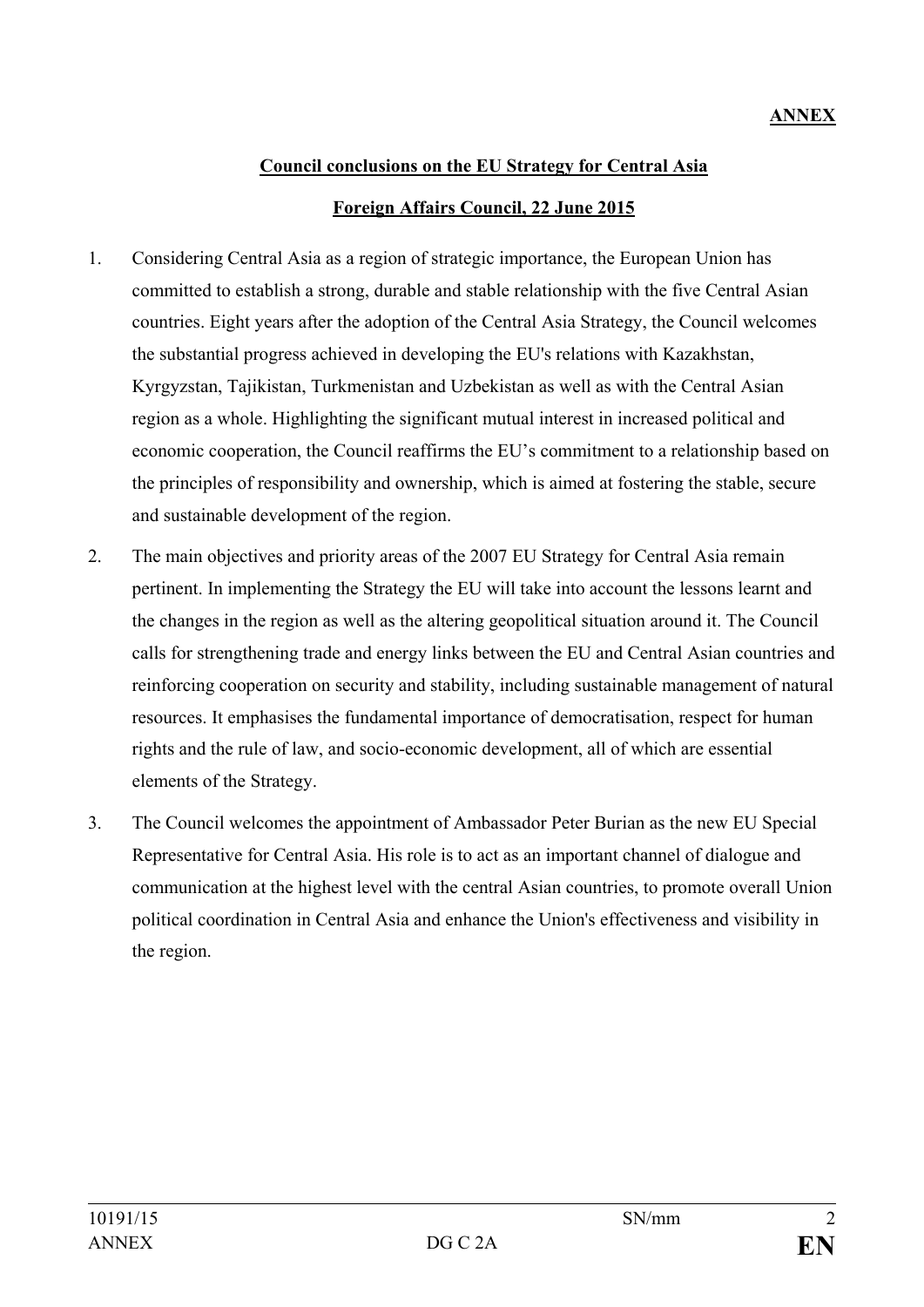- 4. The Council particularly welcomes the conclusion of negotiations and initialling of the Enhanced Partnership and Cooperation Agreement with Kazakhstan. The Council also recognizes that the entry into force of the Partnership and Cooperation Agreement with Turkmenistan would help develop the full potential of this relationship. The Council notes the importance of upgrading the EEAS Liaison Office in Ashgabat into a full-fledged EU Delegation in Turkmenistan as soon as possible.
- 5. The Council emphasises that, more than in the past, the depth of relations will also depend on the ambitions and needs of individual Central Asian countries to take forward our bilateral relationships. The EU will take full account of the growing differences in socio-economic development and ambition to engage in cooperation with Europe between the five countries. In some cooperation areas this will require re-assessing the balance between regional and bilateral engagements to achieve more concrete results and reforms. The existing regional initiatives and cooperative platforms should be continued, in particular in sectors which require common solutions. More flexibility on a demand-driven basis, not necessarily always involving all five Central Asian countries, could increase even further the impact and effectiveness of EU programmes and cooperation frameworks in the coming period.
- 6. The Council stresses the need to improve synergies and coordination between the actions undertaken in the region by the different EU actors, including by individual Member states. The latter should get a more prominent role in the implementation of EU projects, dialogues and platforms and in evaluating their impact and promoting their visibility. Good examples are the program for Border Management in Central Asia (BOMCA) and Central Asia Drug Action Program (CADAP), as well as the platforms for regional cooperation.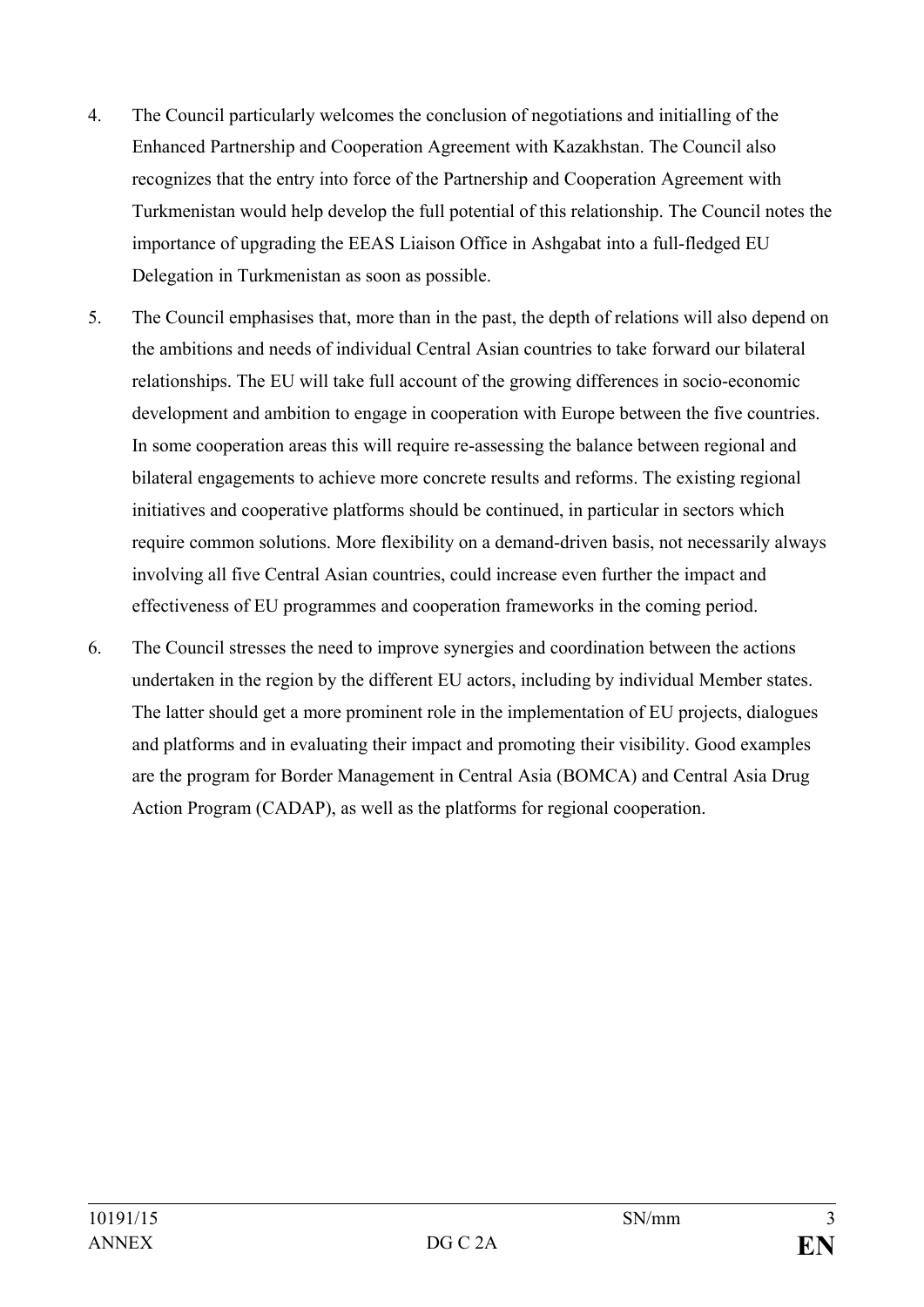- 7. The Council points to the favourable conditions for further EU action, created by the substantial increase in the global envelope for EU bilateral and regional cooperation with Central Asia for the programming period 2014-20 (1,068 bn Euro; +56 % compared to 2007- 2013). It welcomes the adoption in 2014 of multi-annual indicative programmes for the Central Asia region and each eligible Central Asian country. Sound and efficient implementation of these programmes based on this enlarged global envelope is of crucial importance for the continued success of the Strategy. The regular evaluation of programmes in specific areas will ensure that any necessary adjustments are made.
- 8. The Council reaffirms the crucial importance of good governance, in particular the need to strengthen the capacity of public administration and local authorities to promote sustainable economic and social development and the transparent management of public resources in Central Asia. Inclusive development that promotes the well-being of all layers of society, including through the empowerment of women, is an essential component of longer-term stability and resilience of the countries and the EU is committed to supporting its partners in this regard. This involves not only promoting respect for human rights in the region, including through the human rights dialogues with the five countries of the region, but also in prioritising even further the Rule of Law cooperation in the EU Strategy. In this context, synergies and partnerships should be sought notably with the UN, the OSCE and the Council of Europe, including its Venice Commission. The EU is also determined to support Central Asian countries in their strategies to fight corruption and to link European programmes, notably budget support programmes, to specific anti-corruption measures.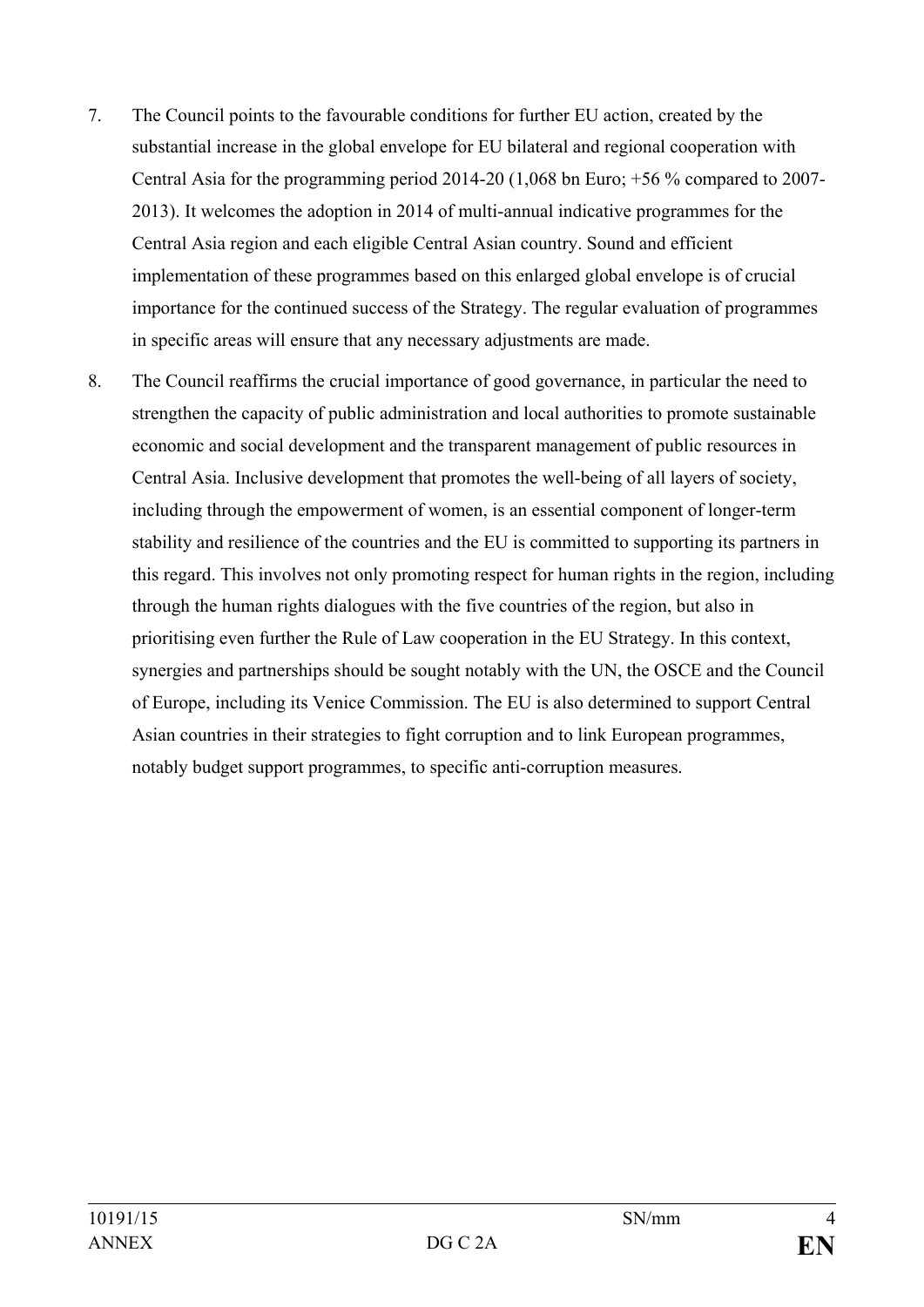- 9. The EU will also further enhance its efforts to address the serious challenges to human rights in the region, including by maintaining and deepening the human rights dialogues with the five countries, and by continuing to provide extensive support for reforms. Implementation of the countries' commitments regarding Universal Periodic Reviews and the situation of human rights defenders deserve special attention and support by the EU. The EU's priorities will include notably promoting respect for freedom of assembly, freedom of association and freedom of expression, freedom of religion or belief, promoting the rights of women, children and persons belonging to minorities and supporting efforts to eradicate torture. A more inclusive work with civil society should also help make EU support to human rights and democratisation more effective and result-oriented. The Council calls for a deeper involvement of civil society in the dialogues and programmes related to the implementation of the Strategy.
- 10. The EU has a greater role to play in promoting a reliable and attractive investment climate, together with stability of the legal framework, transparency, a functioning social partnership, interconnections with the international business community and regional integration, thus building on progress in WTO accessions. A specific dialogue with EU companies investing in Central Asia should also be organised to discuss how the Central Asian countries can become more attractive to investment from EU businesses and how the EU can promote responsible business conduct and corporate governance. The Council also stresses the need to increase exchange of experience and know-how in innovative technologies, notably in the field of energy efficiency, agriculture and rural development, to encourage the sustainable development of the region.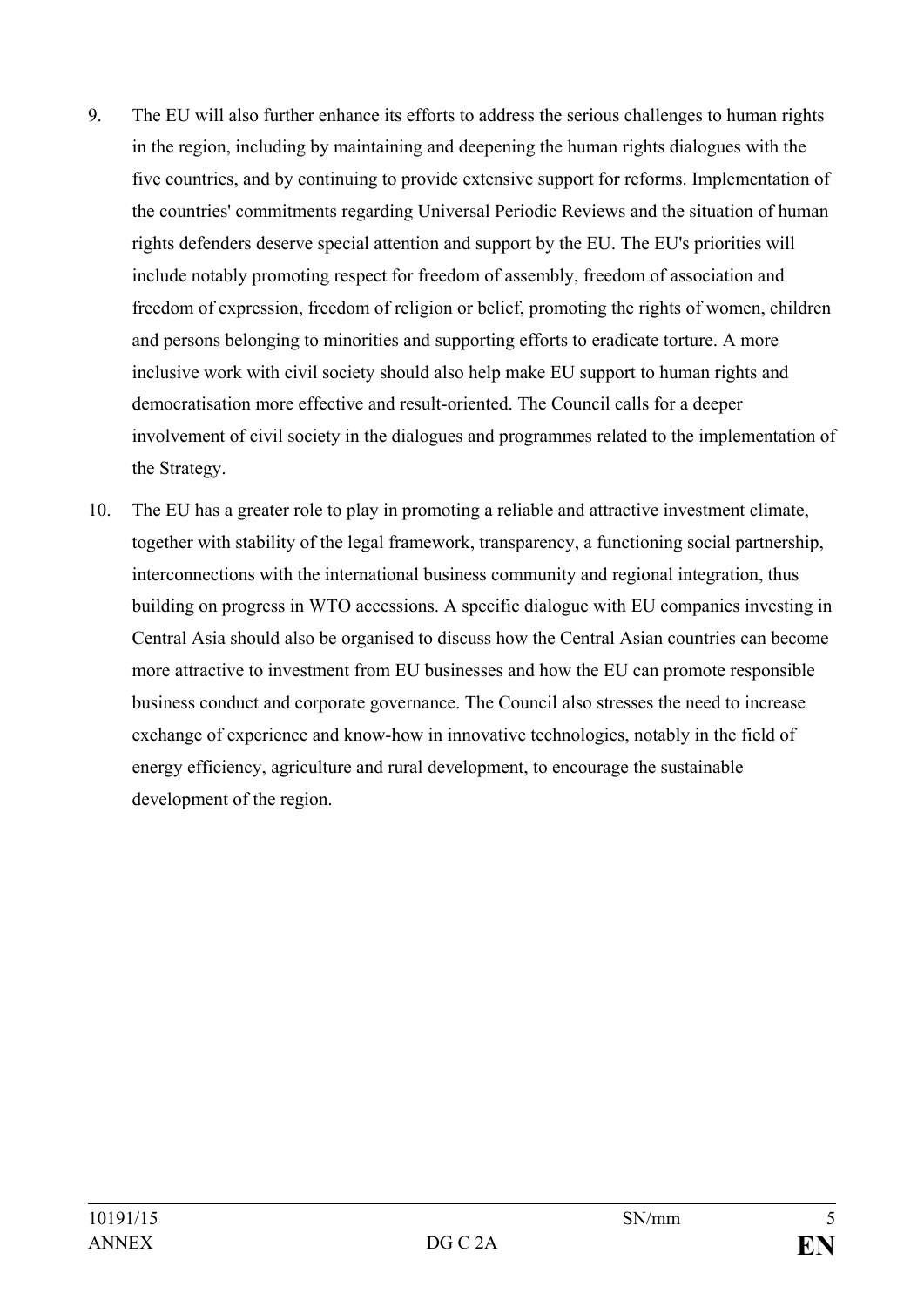- 11. The region faces a number of emerging security challenges linked to foreign fighters and radicalisation towards violent extremism, which compound already existing threats to stability posed by water and border disputes, drug trafficking and organised crime and conflicts in the wider region, especially in Afghanistan. The Council reiterates the EU's determination to further develop both regional and bilateral security dialogues with the Central Asian countries, ensuring stronger involvement of Afghanistan, and building upon existing successful EU programmes in the areas of migration, border management, the fight against terrorism and drug trafficking, including strengthening cooperation across the border. The Council recognises the importance of coordination with regional partners involved in conflictprevention and security activities such as the OSCE and the UN, in particular the UN Regional Centre for Preventive Diplomacy for Central Asia (UNRCCA).
- 12. Regarding the sensitive area of shared natural resources, notably water, the Council stresses the importance of promoting regional frameworks of dialogue and increased adhesion to international conventions and legal principles governing trans-boundary resources. Underlining that Central Asia is particularly exposed to natural disasters and vulnerable to the climate change, the Council invites the Commission and the EEAS to support Central Asian countries in strengthening their capacity to address environmental challenges, promote a sustainable framework for resource-sharing and integrate disaster risk reduction, resilience, climate adaptation and mitigation in local, national and regional policies. The EU and its Member States should continue their support for regional initiatives in this sector, notably the International Fund for Saving the Aral Sea (IFAS).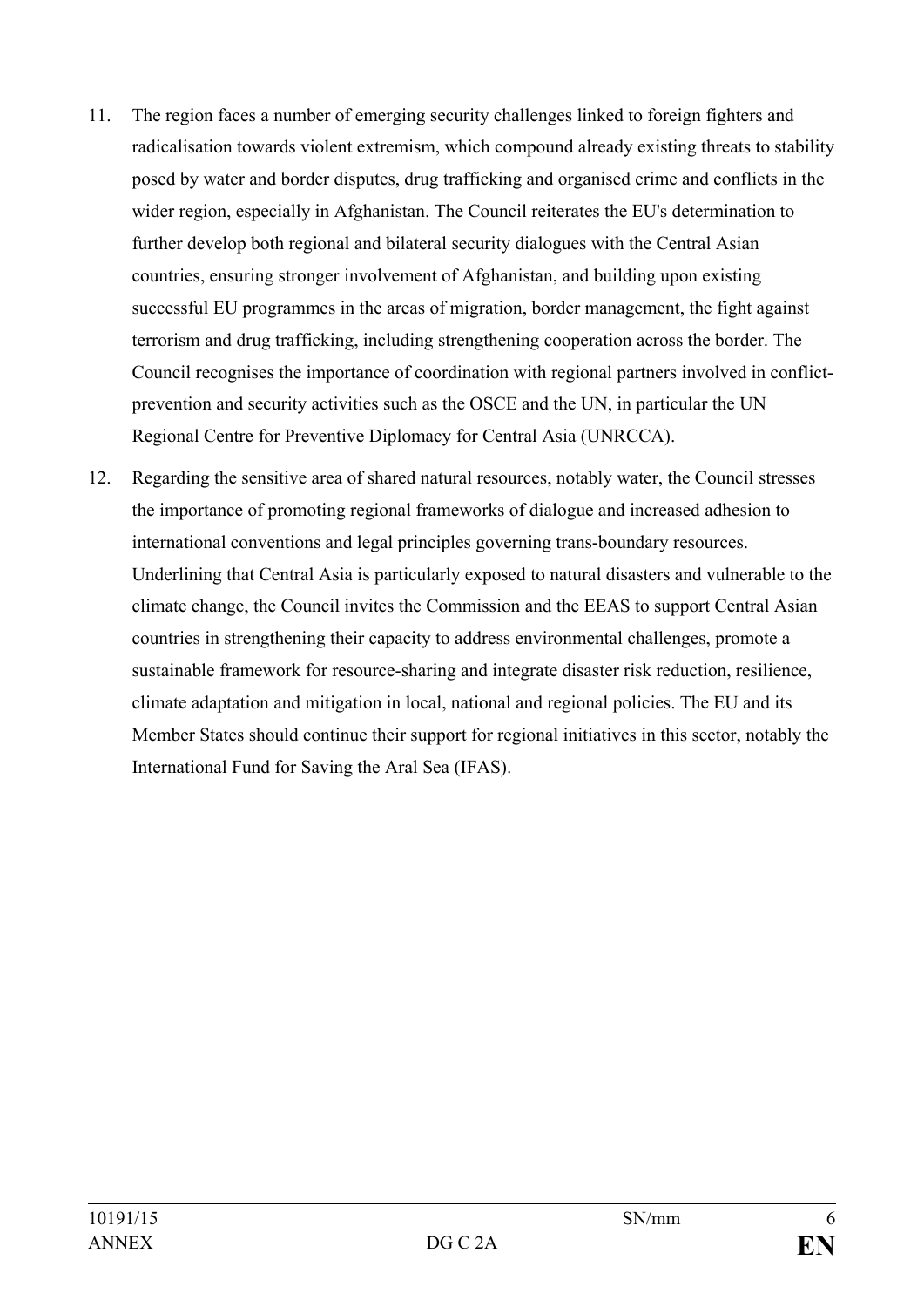- 13. EU education programmes, in particular the Erasmus+ programme, should play a key role in helping Central Asian institutions to build capacity, modernise and broaden their cooperation networks and individuals to gain international experience. Scholarships to support mobility and cooperation between Europe and Central Asia should be further promoted. Ensuring links between education, research and labour markets will further promote innovation and employment for young people and contribute to the sustainable economic development of the region. The Council invites the Commission to design, in cooperation with the Central Asian partners, strategies to respond to the dynamics of labour markets and changes in migrant worker patterns in order to minimise unemployment through the promotion of entrepreneurship and by promoting the employability and empowerment of young people, women and persons belonging to minorities.
- 14. In order to support better interconnections of the Central Asian countries with both their immediate neighbours and partners further afield, such as the European Union, the EU will take into account existing regional synergies and links with neighbouring countries in implementing its Strategy, thus recognising the strategic position of the Central Asian countries and possibilities to promote regional stability through stronger trade links. The Council thus encourages sharing European standards, experience and best practices in specific sectors, in accordance with the interest and level of ambition of individual Central Asian countries.
- 15. Regarding the energy and transport sectors, the cooperation between the EU and Central Asia should prioritise the integration of the Central Asian countries among and between each other and into international markets and corridors. The EU will continue to seek to expand the Southern Energy Corridor to Central Asia and to further promote the EU's multilateral energy initiatives. The EU also stands prepared to support the development of renewable energy and energy efficiency in Central Asia, including through the implementation of cost-reflecting energy tariffs to spur a rational use of energy. The EU is ready to offer its experience and know-how to promote the adoption of high safety, security and environmental standards in all transport modes and to facilitate links along the Europe-Caucasus-Central Asia transport corridor. Energy and transport cooperation with Central Asia should also build upon existing synergies with the relevant initiatives in the Neighbourhood programme.